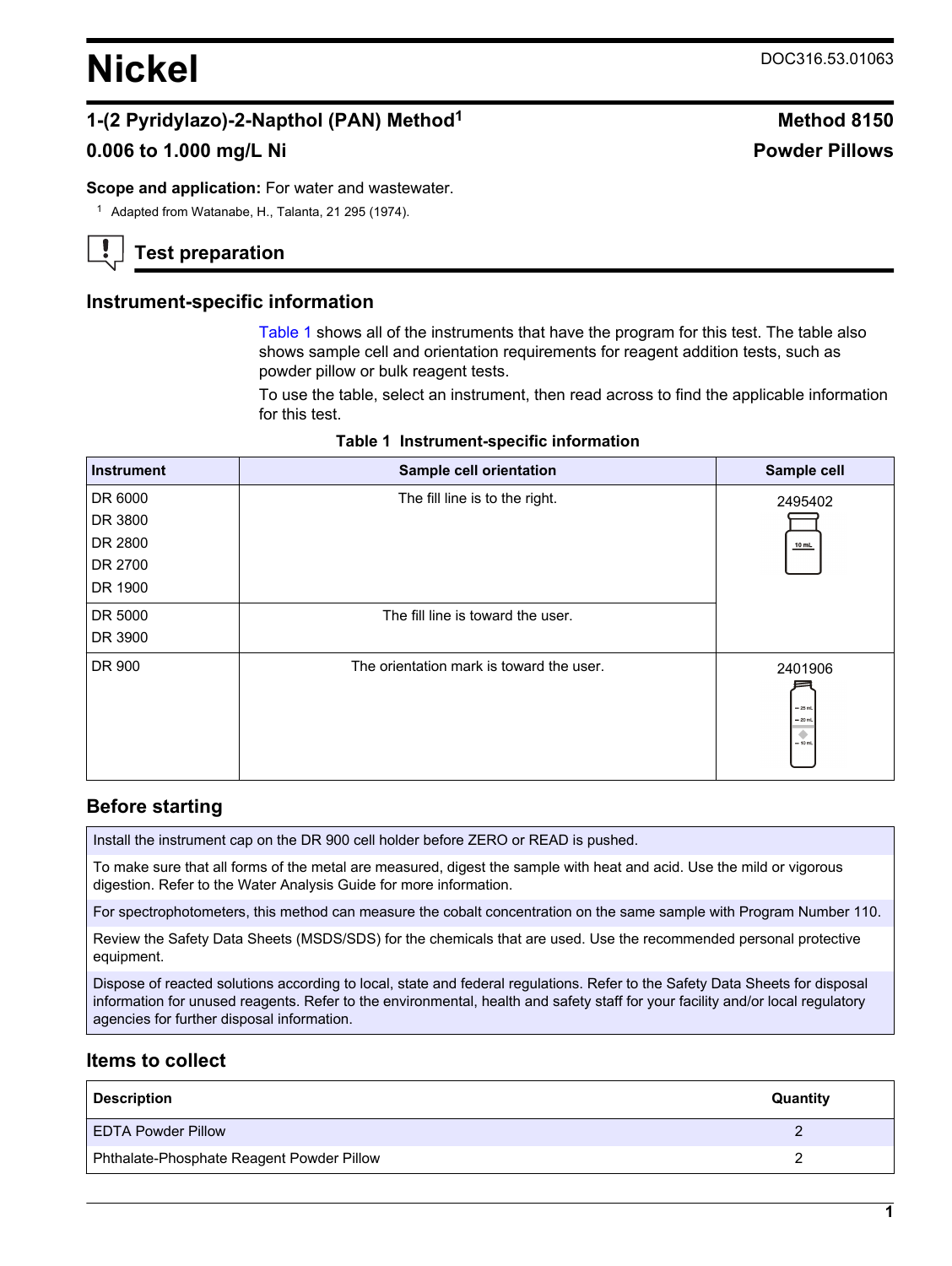# **Items to collect (continued)**

| <b>Description</b>                                                                                                                    | Quantity        |
|---------------------------------------------------------------------------------------------------------------------------------------|-----------------|
| <b>PAN Indicator Solution 0.3%</b>                                                                                                    | 1 mL            |
| Dejonized water                                                                                                                       | $25 \text{ mL}$ |
| <b>Stoppers</b>                                                                                                                       | 2               |
| Sample cells (For information about sample cells, adapters or light shields, refer to Instrument-<br>specific information on page 1.) | 2               |

Refer to [Consumables and replacement items](#page-5-0) on page 6 for order information.

# **Sample collection and storage**

- Collect samples in clean glass or plastic bottles that have been cleaned with 6 N (1:1) hydrochloric acid and rinsed with deionized water.
- If the sample temperature is less than 10  $^{\circ}$ C (50  $^{\circ}$ F), warm the sample to room temperature before analysis.
- To preserve samples for later analysis, adjust the sample pH to less than 2 with concentrated nitric acid (about 2 mL per liter). No acid addition is necessary if the sample is tested immediately.
- Keep the preserved samples at room temperature for a maximum of 6 months.
- Before analysis, adjust the pH to 3–8 with 5.0 N sodium hydroxide standard solution. Do not exceed pH 8 to prevent precipitation of the metal.
- Correct the test result for the dilution caused by the volume additions.

# **Test procedure**



**1.** Start program **340 Nickel, PAN**. For information about sample cells, adapters or light shields, refer to [Instrument](#page-0-1)[specific information](#page-0-1) on page 1.

*Note: Although the program name can be different between instruments, the program number does not change.*



**2. Prepare the blank:** Fill a sample cell with 10 mL of deionized water.



**3. Prepare the sample:** Fill a second sample cell with 10 mL of sample.



**4.** Add the contents of one Phthalate-Phosphate Reagent Powder Pillow to each cell.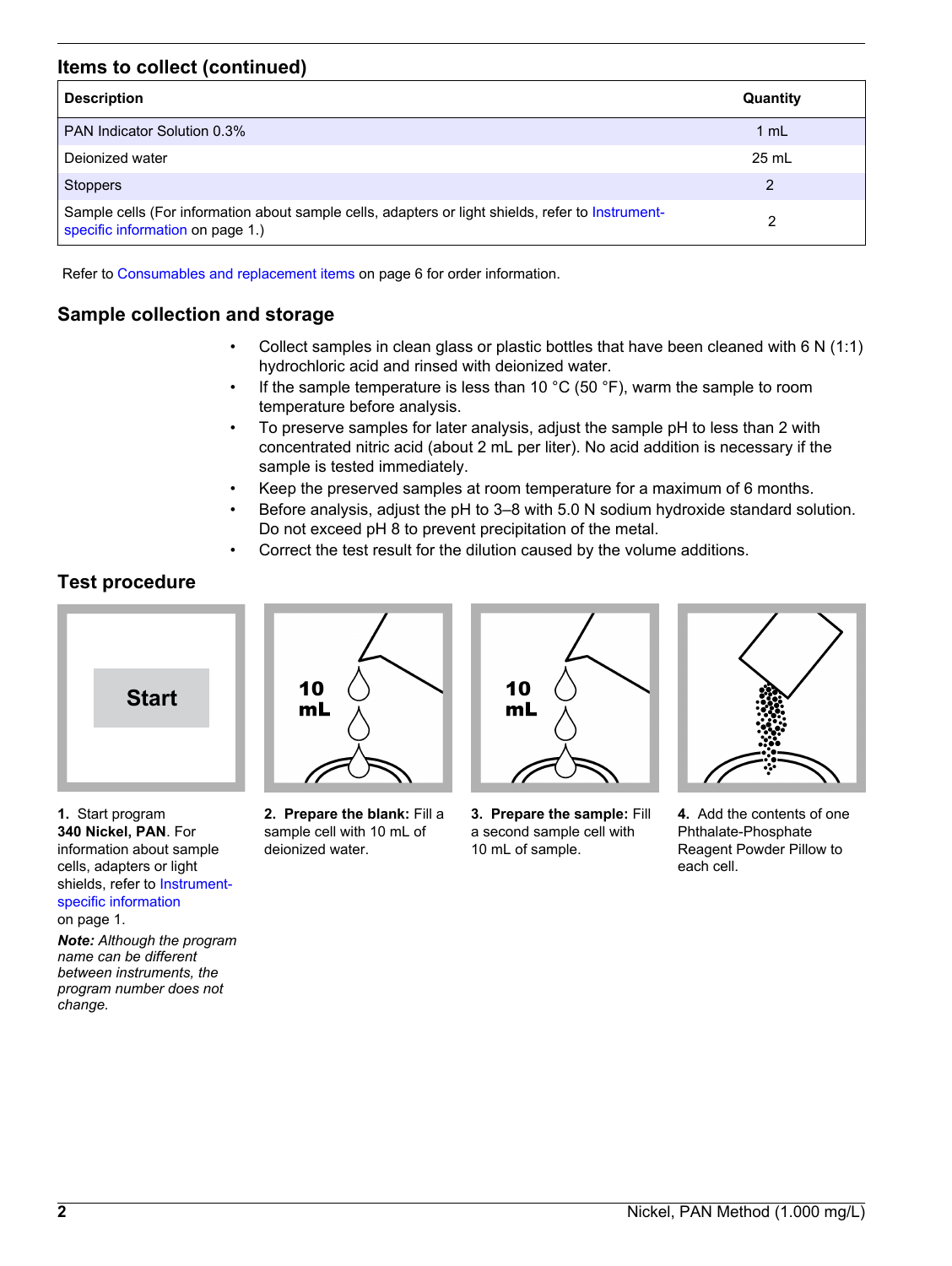

**5.** Close the sample cells. Immediately shake to dissolve the reagent. If the sample contains iron, make sure that all the powder is dissolved before the PAN Indicator Solution is added.



**6.** Add 0.5 mL of 0.3% PAN Indicator Solution to each cell.



**7.** Put the stopper on the sample cells. Invert several times to mix.



**8.** Start the instrument timer. A 15-minute reaction time starts.

During color development the sample solution color may vary from yelloworange to dark red, based on the chemical makeup of the sample. The blank will be yellow.



**9.** When the timer expires, add the contents of one EDTA Reagent Powder Pillow to each cell.



**10.** Close the sample cells. Shake to dissolve the reagent powder.



**11.** Clean the blank sample cell.



**12.** Insert the blank into the cell holder.



**13.** Push **ZERO**. The display shows 0.00 mg/L Ni and Co (spectrophotometers) or mg/L Ni (colorimeters) \* .



**14.** Clean the prepared sample cell.



**15.** Insert the prepared sample into the cell holder.



**16.** Push **READ**. Results show in mg/L Ni and Co (spectrophotometers) or mg/L Ni (colorimeters).

Spectrophotometers "zero" at 560 nm and 620 nm. Colorimeters "zero" at 560 nm.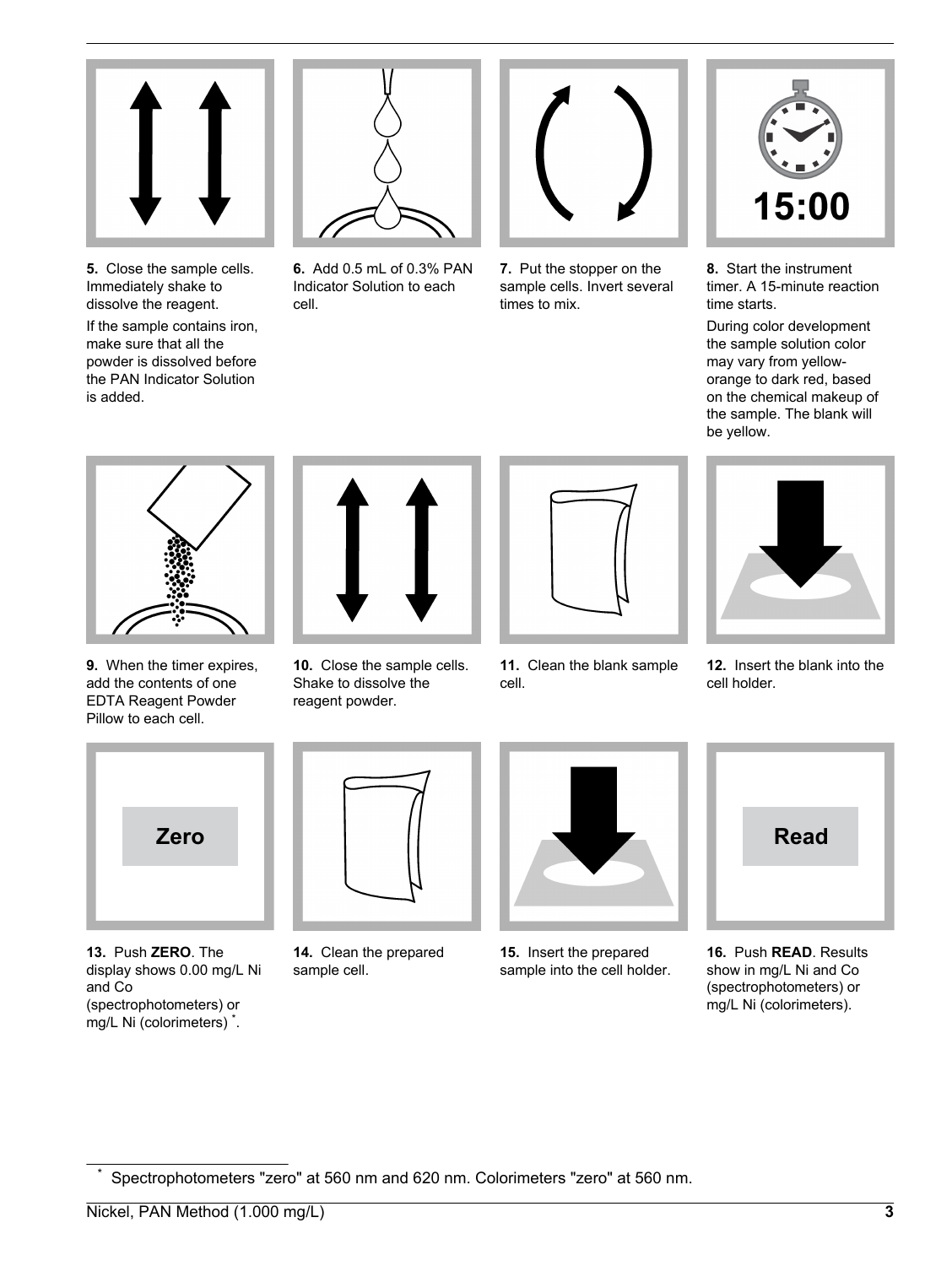## **Interferences**

| <b>Interfering substance</b>                    | <b>Interference level</b>                                                                                              |
|-------------------------------------------------|------------------------------------------------------------------------------------------------------------------------|
| $Al^{3+}$                                       | 32 mg/L                                                                                                                |
| $Ca2+$                                          | 1000 mg/L as $(CaCO3)$                                                                                                 |
| $Cd2+$                                          | 20 mg/L                                                                                                                |
| $CI^-$                                          | 8000 mg/L                                                                                                              |
| Chelating agents (e.g., EDTA)                   | Interfere at all levels. Use either the Digesdahl or vigorous digestion to remove<br>this interference.                |
| $Cr^{3+}$                                       | 20 mg/L                                                                                                                |
| $Cr6+$                                          | 40 mg/L                                                                                                                |
| $Cu2+$                                          | 15 mg/L                                                                                                                |
| $F^-$                                           | 20 mg/L                                                                                                                |
| $Fe3+$                                          | 10 mg/L. If the sample contains iron, make sure that all the powder is dissolved<br>before the PAN Indicator is added. |
| $Fe2+$                                          | Interferes directly and must not be present.                                                                           |
| $K^+$                                           | 500 mg/L                                                                                                               |
| $Mg^{2+}$                                       | 400 mg/L                                                                                                               |
| $Mn^{2+}$                                       | 25 mg/L                                                                                                                |
| $Mo6+$                                          | 60 mg/L                                                                                                                |
| $Na+$                                           | 5000 mg/L                                                                                                              |
| $Pb^{2+}$                                       | 20 mg/L                                                                                                                |
| $Zn^{2+}$                                       | 30 mg/L                                                                                                                |
| Highly buffered samples or extreme<br>sample pH | Can prevent the correct pH adjustment of the sample by the reagents. Sample<br>pre-treatment may be necessary.         |

# **Accuracy check**

## **Standard additions method (sample spike)**

Use the standard additions method (for applicable instruments) to validate the test procedure, reagents and instrument and to find if there is an interference in the sample. Items to collect:

- 1000-mg/L Nickel Standard Solution
- 100-mL volumetric flask, Class A
- 5-mL volumetric pipet, Class A and pipet filler
- Deionized water
- Pipet, TenSette®, 0.1–1.0 mL and tips
- Mixing cylinders, 25-mL (3)
- **1.** Prepare a 50 mg/L nickel standard solution as follows:
	- **a.** Use a pipet to add 5.00 mL of a 1000 mg/L nickel standard solution into a 100-mL volumetric flask.
	- **b.** Dilute to the mark with deionized water. Mix well. Prepare this solution daily.
- **2.** Use the test procedure to measure the concentration of the sample, then keep the (unspiked) sample in the instrument.
- **3.** Go to the Standard Additions option in the instrument menu.
- **4.** Select the values for standard concentration, sample volume and spike volumes.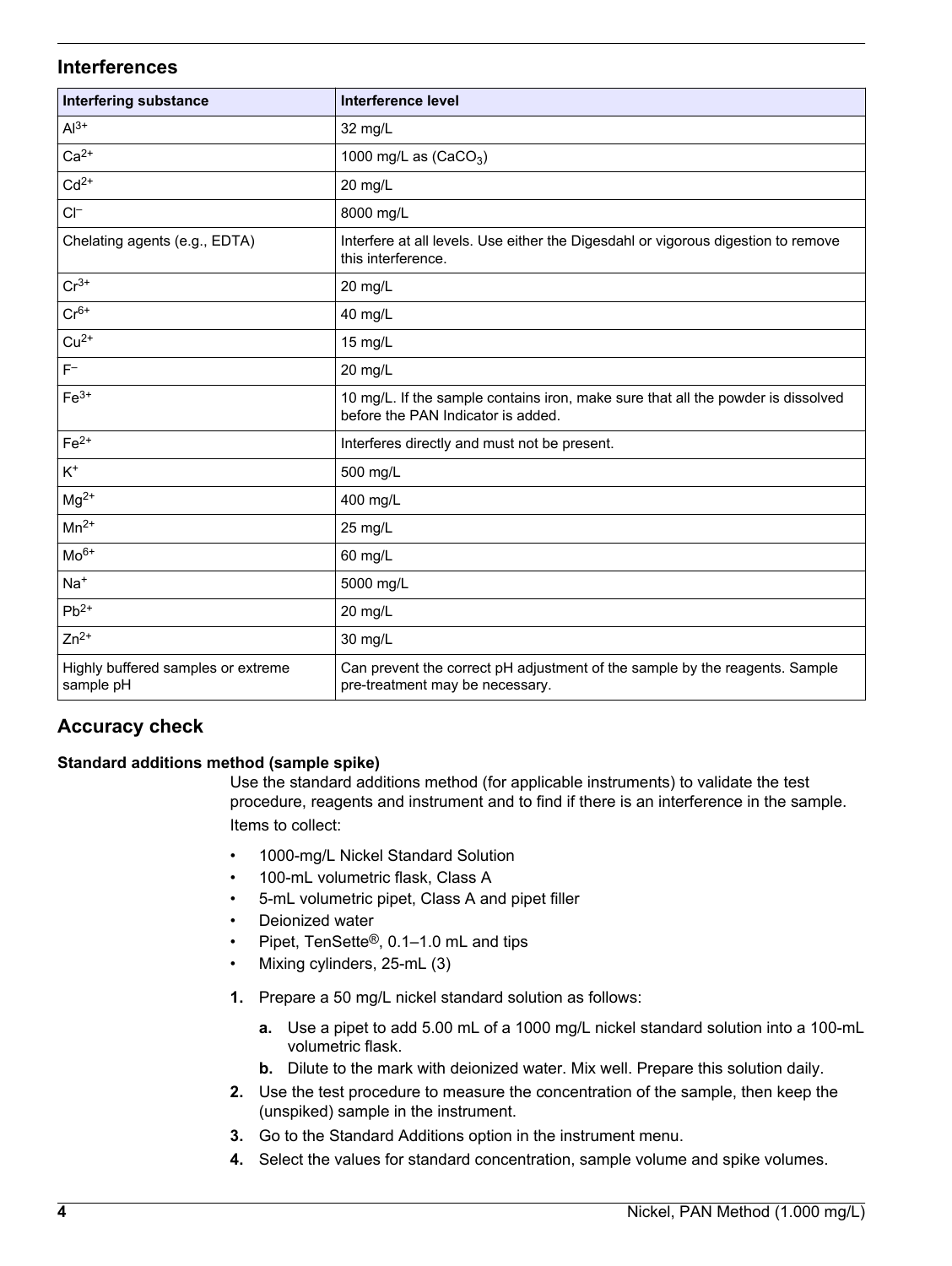- **5.** Prepare three spiked samples: use the TenSette pipet to add 0.1 mL, 0.2 mL and 0.3 mL of the prepared standard solution, respectively, to three 25-mL portions of fresh sample. Mix well.
- **6.** Use the test procedure to measure the concentration of each of the spiked samples. Start with the smallest sample spike. Measure each of the spiked samples in the instrument.
- **7.** Select **Graph** to compare the expected results to the actual results.

*Note: If the actual results are significantly different from the expected results, make sure that the sample volumes and sample spikes are measured accurately. The sample volumes and sample spikes that are used should agree with the selections in the standard additions menu. If the results are not within acceptable limits, the sample may contain an interference.*

#### **Standard solution method**

Use the standard solution method to validate the test procedure, the reagents and the instrument.

Items to collect:

- 1000-mg/L Nickel Standard Solution
- 1-L volumetric flask, Class A
- 100-mL volumetric flask, Class A
- 10-mL volumetric pipet, Class A and pipet filler
- 5-mL volumetric pipet, Class A and pipet filler
- Deionized water
- **1.** Prepare a 5.00-mg/L nickel stock solution as follows:
	- **a.** Use a pipet to add 5.00 mL of a 1000-mg/L nickel standard solution into a 1-L volumetric flask.
	- **b.** Dilute to the mark with deionized water. Mix well. Prepare the stock solution each day.
- **2.** Prepare a 0.5 mg/L nickel standard solution as follows:
	- **a.** Use a pipet to add 10.00 mL of the 5.00-mg/L nickel stock solution into a 100-mL volumetric flask.
	- **b.** Dilute to the mark with deionized water. Mix well. Prepare the standard solution each day.
- **3.** Use the test procedure to measure the concentration of the prepared standard solution.
- **4.** Compare the expected result to the actual result.

*Note: The factory calibration can be adjusted slightly with the standard adjust option so that the instrument shows the expected value of the standard solution. The adjusted calibration is then used for all test results. This adjustment can increase the test accuracy when there are slight variations in the reagents or instruments.*

#### **Method performance**

The method performance data that follows was derived from laboratory tests that were measured on a spectrophotometer during ideal test conditions. Users can get different results under different test conditions.

| Program | <b>Standard</b> | Precision (95% confidence interval) | <b>Sensitivity</b><br>Concentration change per 0.010 Abs change |
|---------|-----------------|-------------------------------------|-----------------------------------------------------------------|
| 340     | 0.500 mg/L Ni   | 0.492-0.508 mg/L Ni                 | $0.006$ mg/L Ni                                                 |

## **Summary of method**

After pyrophosphate is added to buffer the sample and mask any  $Fe<sup>3+</sup>$ , the nickel reacts with 1-(2-Pyridylazo)-2-Naphthol indicator. The indicator forms complexes with most metals present. After color development, EDTA is added to destroy all metal-PAN complexes except nickel and cobalt. Spectrophotometers automatically adjust for cobalt